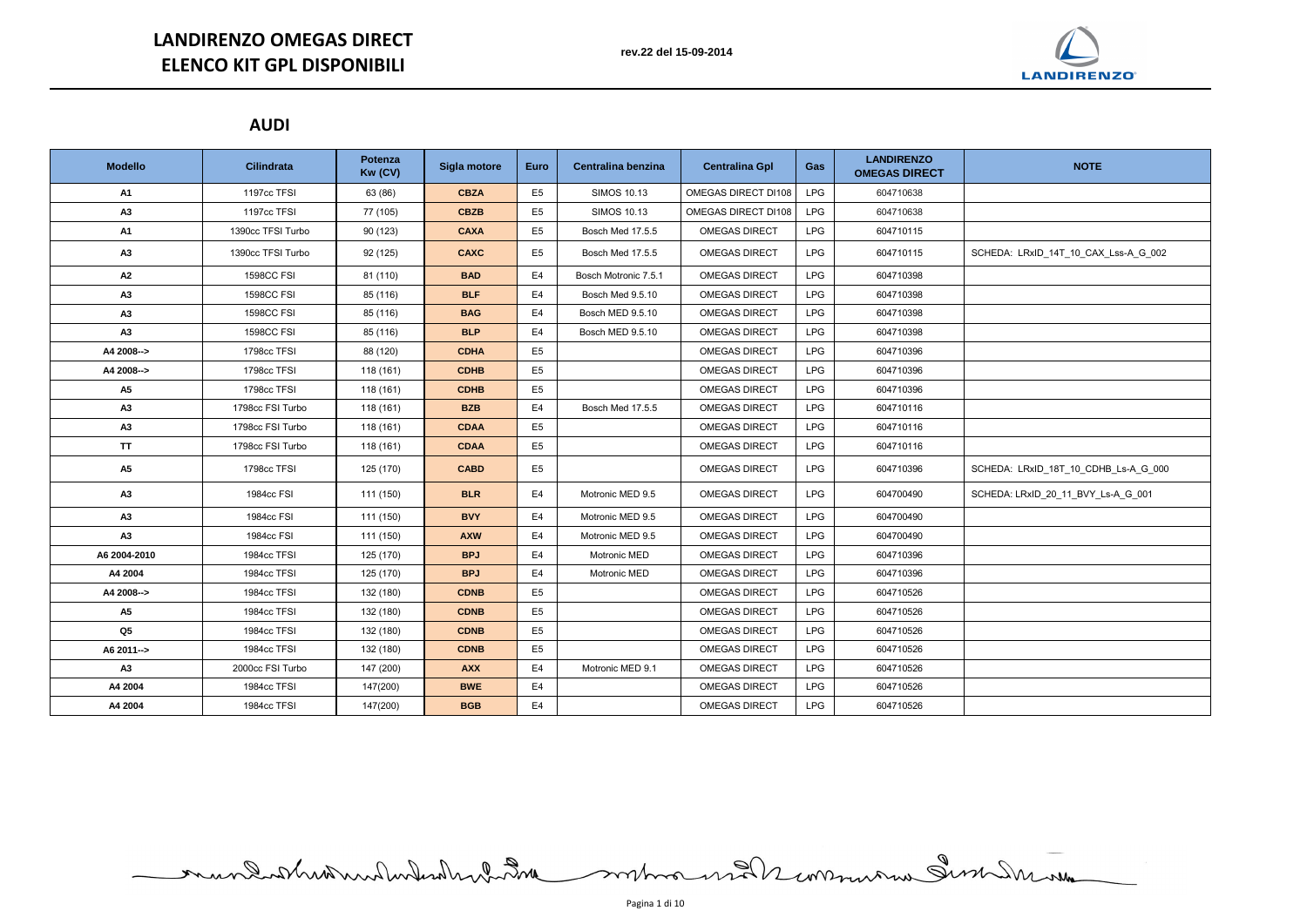# **LANDIRENZO OMEGAS DIRECT ELENCO KIT GPL DISPONIBILI**

## **AUDI**

| <b>Modello</b> | <b>Cilindrata</b> | <b>Potenza</b><br>Kw (CV) | Sigla motore | <b>Euro</b>    | Centralina benzina | <b>Centralina Gpl</b> | Gas        | <b>LANDIRENZO</b><br><b>OMEGAS DIRECT</b> | <b>NOTE</b> |
|----------------|-------------------|---------------------------|--------------|----------------|--------------------|-----------------------|------------|-------------------------------------------|-------------|
| A3             | 1998cc TFSI       | 147 (200)                 | <b>BWA</b>   | E <sub>5</sub> |                    | <b>OMEGAS DIRECT</b>  | <b>LPG</b> | 604710526                                 |             |
| <b>TT</b>      | 1998cc TFSI       | 147 (200)                 | <b>BWA</b>   | E <sub>5</sub> |                    | <b>OMEGAS DIRECT</b>  | <b>LPG</b> | 604710526                                 |             |
| A3             | 1998cc TFSI       | 147 (200)                 | <b>CAWB</b>  | E <sub>5</sub> |                    | <b>OMEGAS DIRECT</b>  | <b>LPG</b> | 604710526                                 |             |
| Q3             | 1984cc FSI Turbo  | 125 (170)                 | <b>CCZC</b>  | E <sub>5</sub> |                    | <b>OMEGAS DIRECT</b>  | <b>LPG</b> | 604710117                                 |             |
| A3             | 1984cc FSI Turbo  | 147 (200)                 | <b>CCZA</b>  | E5             |                    | <b>OMEGAS DIRECT</b>  | <b>LPG</b> | 604710117                                 |             |
| TΤ             | 1984cc FSI Turbo  | 147 (200)                 | <b>CCZA</b>  | E <sub>5</sub> |                    | <b>OMEGAS DIRECT</b>  | <b>LPG</b> | 604710117                                 |             |
| <b>A5</b>      | 1984cc TFSI       | 155 (211)                 | <b>CDNC</b>  | E <sub>5</sub> |                    | <b>OMEGAS DIRECT</b>  | <b>LPG</b> | 604710526                                 |             |
| Q <sub>5</sub> | 1984cc TFSI       | 155 (211)                 | <b>CDNC</b>  | E <sub>5</sub> |                    | <b>OMEGAS DIRECT</b>  | <b>LPG</b> | 604710526                                 |             |
| A4 2008-->     | 1984cc TFSI       | 155 (211)                 | <b>CDNC</b>  | E <sub>5</sub> |                    | <b>OMEGAS DIRECT</b>  | <b>LPG</b> | 604710526                                 |             |

# **CITROEN**

| <b>Modello</b>    | <b>Cilindrata</b> | <b>Potenza</b><br>Kw (CV) | Sigla motore | <b>Euro</b>    | Centralina benzina | <b>Centralina Gpl</b> | <b>Gas</b> | <b>LANDIRENZO</b><br><b>OMEGAS DIRECT</b> | <b>NOTE</b>                                                        |
|-------------------|-------------------|---------------------------|--------------|----------------|--------------------|-----------------------|------------|-------------------------------------------|--------------------------------------------------------------------|
| <b>C4 Picasso</b> | 1598cc VTi        | 103 (140)                 | 5FT          | E <sub>4</sub> |                    | <b>OMEGAS DIRECT</b>  | <b>LPG</b> | 604710116                                 | SCHEDA: 5008_16T_10_5FV_Ls_G_000<br>VERSIONE CON CAMBIO AUTOMATICO |
| C <sub>4</sub>    | 1598cc VTi        | 103 (140)                 | 5FT          | E <sub>4</sub> |                    | <b>OMEGAS DIRECT</b>  | <b>LPG</b> | 604710116                                 | SCHEDA: 5008_16T_10_5FV_Ls_G_000<br>VERSIONE CON CAMBIO AUTOMATICO |
| C <sub>4</sub>    | 1598cc VTi        | 110 (150)                 | 5FX          | E <sub>5</sub> |                    | <b>OMEGAS DIRECT</b>  | <b>LPG</b> | 604710116                                 | SCHEDA: 5008_16T_10_5FV_Ls_G_000<br><b>CONTATTARE AT</b>           |
| <b>C4 Picasso</b> | 1598cc VTi        | 110 (150)                 | 5FX          | E <sub>5</sub> |                    | <b>OMEGAS DIRECT</b>  | <b>LPG</b> | 604710116                                 | SCHEDA: 5008_16T_10_5FV_Ls_G_000<br><b>CONTATTARE AT</b>           |
| DS <sub>3</sub>   | 1598cc VTi        | 110 (150)                 | 5FX          | E <sub>5</sub> |                    | <b>OMEGAS DIRECT</b>  | <b>LPG</b> | 604710116                                 | SCHEDA: 5008_16T_10_5FV_Ls_G_000<br><b>CONTATTARE AT</b>           |
| C5                | 1598cc VTi        | 115 (157)                 | 5FV          | E <sub>5</sub> | Bosch MEV 17.4     | <b>OMEGAS DIRECT</b>  | <b>LPG</b> | 604710116                                 |                                                                    |
| C <sub>4</sub>    | 1598cc VTi        | 115 (157)                 | 5FV          | E <sub>5</sub> | Bosch MEV 17.4     | <b>OMEGAS DIRECT</b>  | <b>LPG</b> | 604710116                                 |                                                                    |
| <b>C4 Picasso</b> | 1598cc VTi        | 115(157)                  | 5FV          | E <sub>5</sub> | Bosch MEV 17.4     | <b>OMEGAS DIRECT</b>  | <b>LPG</b> | 604710116                                 |                                                                    |
| DS <sub>3</sub>   | 1598cc VTi        | 115(157)                  | 5FV          | E <sub>5</sub> | Bosch MEV 17.4     | <b>OMEGAS DIRECT</b>  | <b>LPG</b> | 604710116                                 |                                                                    |
| DS4               | 1598cc VTi        | 115(157)                  | 5FV          | E <sub>5</sub> | Bosch MEV 17.4     | <b>OMEGAS DIRECT</b>  | <b>LPG</b> | 604710116                                 |                                                                    |
| <b>DS5</b>        | 1598cc VTi        | 115(157)                  | 5FV          | E <sub>5</sub> | Bosch MEV 17.4     | <b>OMEGAS DIRECT</b>  | <b>LPG</b> | 604710116                                 |                                                                    |
| DS <sub>3</sub>   | 1598cc VTi        | 115 (157)                 | 5FR          | E <sub>5</sub> | Bosch MEV 17.4     | <b>OMEGAS DIRECT</b>  | <b>LPG</b> | 604710116                                 |                                                                    |
| DS4               | 1598cc VTi        | 120 (163)                 | 5F06         | E <sub>5</sub> |                    | <b>OMEGAS DIRECT</b>  | LPG        | 604710116                                 | SCHEDA: 5008 16T 10 5FV Ls G 000                                   |
| DS4               | 1598cc VTi        | 147 (200)                 | 5FU          | E <sub>5</sub> | Bosch Med 17.4.2   | <b>OMEGAS DIRECT</b>  | <b>LPG</b> | 604710115                                 |                                                                    |
| DS <sub>5</sub>   | 1598cc VTi        | 147 (200)                 | 5FU          | E <sub>5</sub> | Bosch Med 17.4.2   | <b>OMEGAS DIRECT</b>  | <b>LPG</b> | 604710115                                 |                                                                    |

montana mal somman Similar mandand hund with ward comment



| <b>NOTE</b> |
|-------------|
|             |
|             |
|             |
|             |
|             |
|             |
|             |
|             |
|             |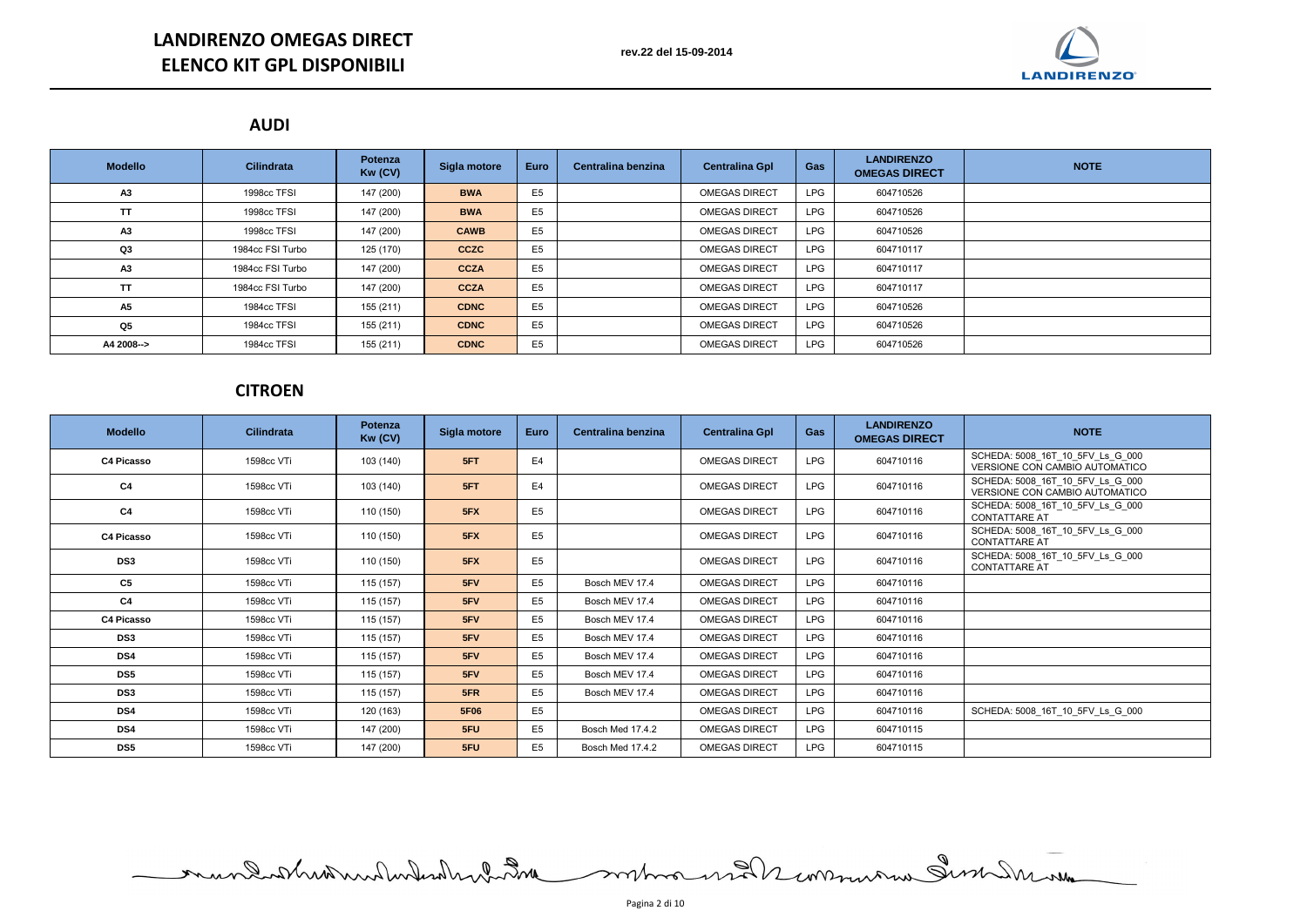### **DACIA**

| <b>Modello</b> | <b>Cilindrata</b> | <b>Potenza</b><br>Kw (CV) | Sigla motore    | <b>Euro</b> | Centralina benzina | <b>Centralina Gpl</b> | Gas        | <b>LANDIRENZO</b><br><b>OMEGAS DIRECT</b> | <b>NOTE</b> |
|----------------|-------------------|---------------------------|-----------------|-------------|--------------------|-----------------------|------------|-------------------------------------------|-------------|
| Lodgy          | 1197cc TCE        | 85 (116)                  | H <sub>5F</sub> |             |                    | OMEGAS DIRECT DI108   | <b>LPG</b> | 604710638                                 |             |

## **FORD**

| <b>Modello</b>    | <b>Cilindrata</b> | <b>Potenza</b><br>Kw (CV) | Sigla motore | <b>Euro</b>    | Centralina benzina | <b>Centralina Gpl</b> | Gas        | <b>LANDIRENZO</b><br><b>OMEGAS DIRECT</b> | <b>NOTE</b>                                                                     |
|-------------------|-------------------|---------------------------|--------------|----------------|--------------------|-----------------------|------------|-------------------------------------------|---------------------------------------------------------------------------------|
| <b>FOCUS</b>      | 1600              | 111 (150)                 | <b>JQDA</b>  | E <sub>5</sub> |                    | <b>OMEGAS DIRECT</b>  | <b>LPG</b> | 604710592                                 |                                                                                 |
| C-Max             | 1600              | 111 (150)                 | <b>JQDA</b>  | E <sub>5</sub> |                    | <b>OMEGAS DIRECT</b>  | <b>LPG</b> | 604710592                                 |                                                                                 |
| <b>FOCUS</b>      | 1600              | 111 (150)                 | <b>JQDB</b>  | E <sub>5</sub> |                    | <b>OMEGAS DIRECT</b>  | <b>LPG</b> | 604710592                                 |                                                                                 |
| C-Max             | 1600              | 111 (150)                 | <b>JQDB</b>  | E <sub>5</sub> |                    | <b>OMEGAS DIRECT</b>  | <b>LPG</b> | 604710592                                 |                                                                                 |
| <b>Mondeo III</b> | 1798              | 96 (131)                  | <b>CFBA</b>  | E <sub>4</sub> |                    | <b>OMEGAS DIRECT</b>  | <b>LPG</b> | 604710398                                 | <b>INFO DISPONIBILI CONTATTA</b>                                                |
| <b>S-MAX</b>      | 1976              | 149 (202)                 | <b>TNWA</b>  | E <sub>5</sub> |                    | <b>OMEGAS DIRECT</b>  | <b>LPG</b> | 604710117                                 | SCHEDA: EVOQUE 20 1.<br><b>UGELLI INTERNO COLLET</b><br><b>TUBO PTFE BIANCO</b> |



**IXAGOO EFFELD 122 THEDA: IX35\_16\_11\_G4FD\_Lss\_G\_002** 

## **HYUNDAI**

| <b>Modello</b> | <b>Cilindrata</b> | <b>Potenza</b><br>Kw (CV) | Sigla motore | <b>Euro</b>    | Centralina benzina | <b>Centralina Gpl</b> | Gas        | <b>LANDIRENZO</b><br><b>OMEGAS DIRECT</b> | <b>NOTE</b>              |
|----------------|-------------------|---------------------------|--------------|----------------|--------------------|-----------------------|------------|-------------------------------------------|--------------------------|
| IX35 / Tucson  | 1591cc GDI        | 99 (135)                  | G4FD         | E <sub>5</sub> | Bosch Med 17.9.8   | <b>OMEGAS DIRECT</b>  | <b>LPG</b> | 604710397                                 |                          |
| 140            | 1591cc GDI        | 99 (135)                  | G4FD         | E <sub>5</sub> | Bosch Med 17.9.8   | <b>OMEGAS DIRECT</b>  | <b>LPG</b> | 604710397                                 |                          |
| Veloster       | 1591cc GDI        | 103 (140)                 | G4FD         | E <sub>5</sub> | Bosch Med 17.9.8   | <b>OMEGAS DIRECT</b>  | <b>LPG</b> | 604710397                                 |                          |
| IX35 / Tucson  | 2000cc GDI        | 122 (165)                 | G4NC         | E <sub>5</sub> | Bosch Med 17.9.8   | <b>OMEGAS DIRECT</b>  | <b>LPG</b> | 604710397                                 | SCHEDA: IX35_16_11_G4FD_ |

## **JAGUAR**

| <b>Modello</b> | <b>Cilindrata</b> | Potenza<br>Kw (CV) | Sigla motore | <b>Euro</b> | Centralina benzina | <b>Centralina Gpl</b> | Gas        | <b>LANDIRENZO</b><br><b>OMEGAS DIRECT</b> | <b>NOTE</b>             |
|----------------|-------------------|--------------------|--------------|-------------|--------------------|-----------------------|------------|-------------------------------------------|-------------------------|
| XF 2.0 Turbo   | 2,0 Turbo 16v     | 177 (240)          | <b>204PT</b> | $ -$        |                    | OMEGAS DIRECT         | <b>LPG</b> | 604710612                                 | SCHEDA: EVOQUE_20_12_20 |

mundatheatern den der mann andere monda

**XF 2.0 Turbo** 2,0 Turbo 16v 177 (240) **204PT** E5 OMEGAS DIRECT LPG 604710612 SCHEDA: EVOQUE\_20\_12\_204PT\_Lm\_G\_000



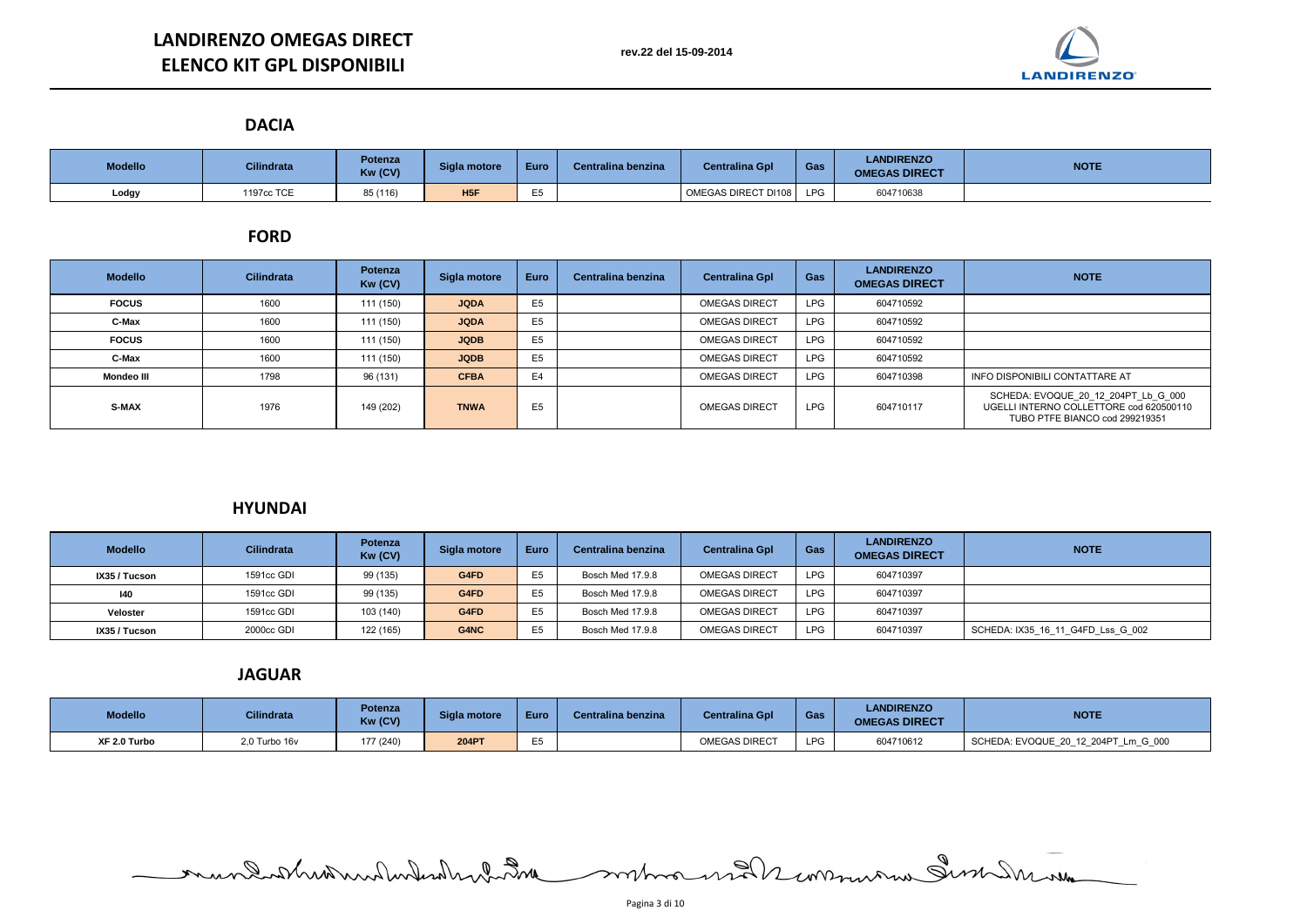# **LANDIRENZO OMEGAS DIRECT ELENCO KIT GPL DISPONIBILI**

**KIA**

| <b>Modello</b> | <b>Cilindrata</b> | <b>Potenza</b><br>Kw (CV) | Sigla motore | <b>Euro</b>    | Centralina benzina | <b>Centralina Gpl</b> | Gas        | <b>LANDIRENZO</b><br><b>OMEGAS DIRECT</b> | <b>NOTE</b>               |
|----------------|-------------------|---------------------------|--------------|----------------|--------------------|-----------------------|------------|-------------------------------------------|---------------------------|
| Cee'd          | 1591cc GDI        | 99 (135)                  | G4FD         | E <sub>5</sub> | Bosch Med 17.9.8   | <b>OMEGAS DIRECT</b>  | <b>LPG</b> | 604710397                                 | SCHEDA: IX35_16_11_G4FD_I |
| Sportage       | 1591cc GDI        | 99 (135)                  | G4FD         | E <sub>5</sub> | Bosch Med 17.9.8   | <b>OMEGAS DIRECT</b>  | <b>LPG</b> | 604710397                                 | SCHEDA: IX35_16_11_G4FD_  |
| <b>Carens</b>  | 1591cc GDI        | 99 (135)                  | G4FD         | E <sub>5</sub> | Bosch Med 17.9.8   | <b>OMEGAS DIRECT</b>  | <b>LPG</b> | 604710397                                 | SCHEDA: IX35_16_11_G4FD_I |
| Soul           | 1591cc GDI        | 103 (140)                 | G4FD         | E <sub>5</sub> | Kefico Bosch       | <b>OMEGAS DIRECT</b>  | <b>LPG</b> | 604710397                                 | SCHEDA: IX35_16_11_G4FD_I |

**Sportage** 1591cc GDI 99 (135) **G4FD** E5 Bosch Med 17.9.8 OMEGAS DIRECT LPG 604710397 SCHEDA: IX35\_16\_11\_G4FD\_Lss\_G\_002

**Carens** 1591cc GDI 99 (135) **G4FD** E5 Bosch Med 17.9.8 OMEGAS DIRECT LPG 604710397 SCHEDA: IX35\_16\_11\_G4FD\_Lss\_G\_002

**HEDA: IX35\_16\_11\_G4FD\_Lss\_G\_002**:

# **LAND ROVER**

| <b>Modello</b> | <b>Cilindrata</b>  | Potenza<br>Kw (CV) | Sigla motore | <b>Euro</b> | Centralina benzina | <b>Centralina Gpl</b> | <b>Gas</b> | <b>LANDIRENZO</b><br><b>OMEGAS DIRECT</b> | <b>NOTE</b>                         |
|----------------|--------------------|--------------------|--------------|-------------|--------------------|-----------------------|------------|-------------------------------------------|-------------------------------------|
| Freelander 4X4 | $2.0$ Turbo 16 $v$ | 177 (240)          | <b>204PT</b> |             |                    | <b>OMEGAS DIRECT</b>  | <b>LPG</b> | 604710612                                 | SCHEDA: EVOQUE 20 12 204PT Lm G 000 |
| Evoque T. 4X4  | 2,0 Turbo 16v      | 177 (240)          | <b>204PT</b> | <b>CE</b>   |                    | <b>OMEGAS DIRECT</b>  | <b>LPG</b> | 604710612                                 | SCHEDA: EVOQUE_20_12_204PT_Lm_G_000 |

## **MAZDA**

| <b>Modello</b> | <b>Cilindrata</b> | Potenza<br>Kw (CV) | Sigla motore | Euro           | Centralina benzina | <b>Centralina Gpl</b> | Gas        | <b>LANDIRENZO</b><br><b>OMEGAS DIRECT</b> | <b>NOTE</b>            |
|----------------|-------------------|--------------------|--------------|----------------|--------------------|-----------------------|------------|-------------------------------------------|------------------------|
| CX7            | 2300cc            | 191 (260)          |              | $\blacksquare$ |                    | <b>OMEGAS DIRECT</b>  | <b>LPG</b> | 604710526                                 | Solo per veicoli Euro4 |
| Mazda 6        | 2000cc            | 114 (155)          | LF           | $ -$           |                    | OMEGAS DIRECT DI108   | <b>LPG</b> | 604701002                                 |                        |

**MINI**

| <b>Modello</b>     | <b>Cilindrata</b> | <b>Potenza</b><br>Kw (CV) | Sigla motore   | <b>Euro</b>    | Centralina benzina | <b>Centralina Gpl</b> | Gas        | <b>LANDIRENZO</b><br><b>OMEGAS DIRECT</b> | <b>NOTE</b> |
|--------------------|-------------------|---------------------------|----------------|----------------|--------------------|-----------------------|------------|-------------------------------------------|-------------|
| <b>Mini Cooper</b> | 1598cc T          | 128 (175)                 | <b>N14B16A</b> | E <sub>4</sub> | Bosch MED 17.2     | <b>OMEGAS DIRECT</b>  | <b>LPG</b> | 604710116                                 |             |
| <b>Mini Cooper</b> | 1598cc T          | 141 (192)                 | <b>N14B16A</b> | E4             | Bosch MED 17.2     | <b>OMEGAS DIRECT</b>  | <b>LPG</b> | 604710116                                 |             |
| Mini               | 1598cc T          | 135 (184)                 | <b>N18B16A</b> | E <sub>4</sub> |                    | <b>OMEGAS DIRECT</b>  | <b>LPG</b> | 604710116                                 |             |
| Mini Countryman    | 1598cc T          | 135 (184)                 | <b>N18B16A</b> | E <sub>4</sub> |                    | <b>OMEGAS DIRECT</b>  | <b>LPG</b> | 604710116                                 |             |
| Mini Countryman    | 1598cc T          | 160 (217)                 | <b>N18B16C</b> | E <sub>5</sub> |                    | <b>OMEGAS DIRECT</b>  | <b>LPG</b> | 604710116                                 |             |

mundishundwichender Die mondern und Lunnung Sunder und



**HEDA: IX35\_16\_11\_G4FD\_Lss\_G\_002**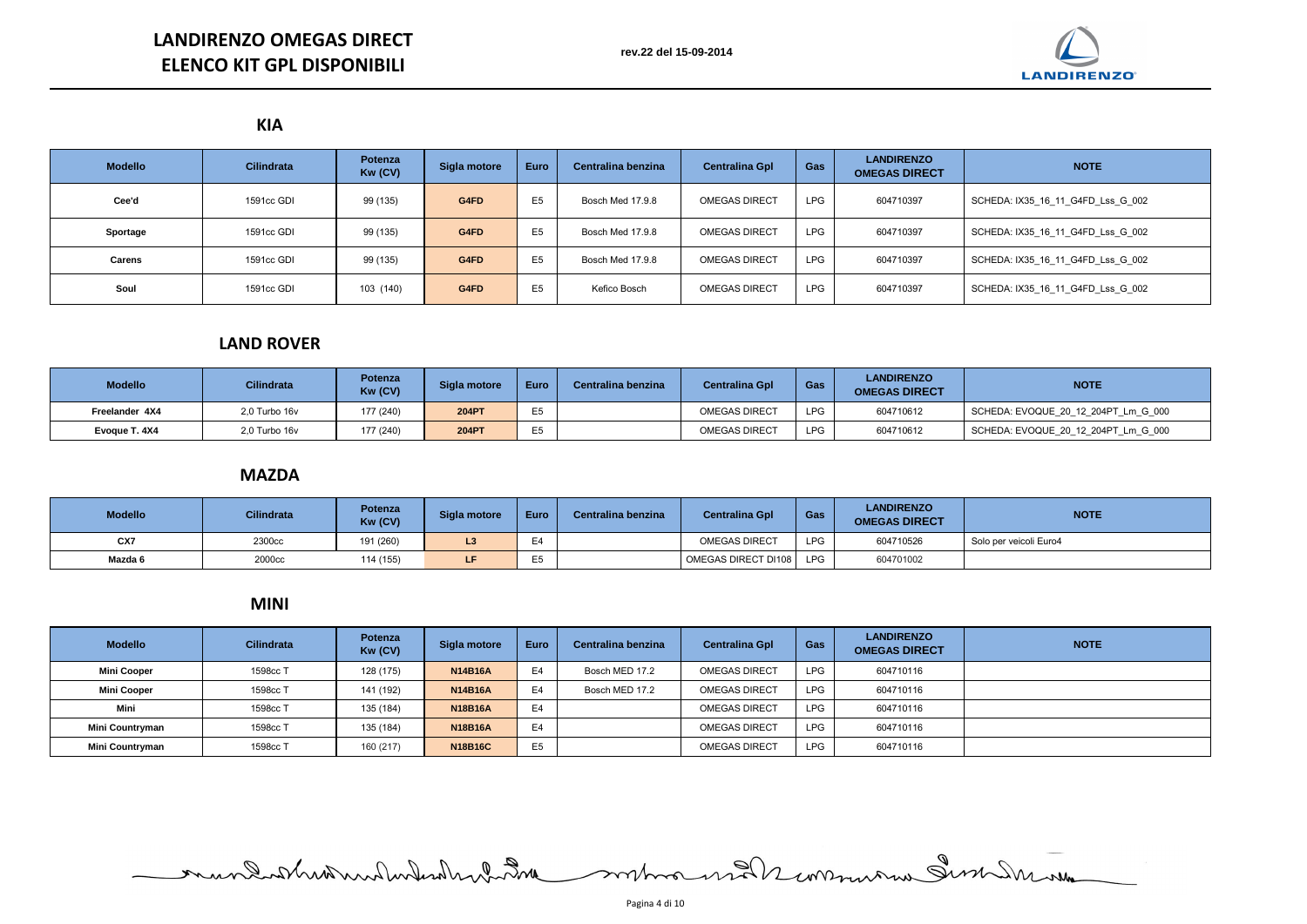**OPEL**

ULATORE PRESSIONE BENZINA UNIVERSALE cod 628454000

| <b>Modello</b> | <b>Cilindrata</b> | <b>Potenza</b><br>Kw (CV) | Sigla motore | <b>Euro</b> | Centralina benzina                        | <b>Centralina Gpl</b> | Gas        | <b>LANDIRENZO</b><br><b>OMEGAS DIRECT</b> | <b>NOTE</b>                                    |
|----------------|-------------------|---------------------------|--------------|-------------|-------------------------------------------|-----------------------|------------|-------------------------------------------|------------------------------------------------|
| Insignia       | 2000cc Turbo      | 162(221)                  | A20NHT       |             | SIEMENS ACDELCO E39   OMEGAS DIRECT DI108 |                       | <b>LPG</b> | 604701002                                 | <b>EMULATORE PRESSIONE BE</b><br>cod 628454000 |
| Insignia       | 2000cc Turbo      | 162(221)                  | A20NHT       |             | <b>BOSCH ACDELCO E69</b>                  | <b>OMEGAS DIRECT</b>  | <b>LPG</b> | 604710117                                 |                                                |

### **PEUGEOT**

| <b>Modello</b> | <b>Cilindrata</b> | <b>Potenza</b><br>Kw (CV) | Sigla motore | <b>Euro</b>    | Centralina benzina | <b>Centralina Gpl</b> | <b>Gas</b> | <b>LANDIRENZO</b><br><b>OMEGAS DIRECT</b> | <b>NOTE</b>                                                       |
|----------------|-------------------|---------------------------|--------------|----------------|--------------------|-----------------------|------------|-------------------------------------------|-------------------------------------------------------------------|
| 308            | 1598cc VTi        | 103 (140)                 | 5FT          | E <sub>4</sub> |                    | <b>OMEGAS DIRECT</b>  | <b>LPG</b> | 604710116                                 | SCHEDA: 5008_16T_10_5FV_Ls_G_000<br>VERSIONE CON CAMBIO AUTOMATIC |
| 207            | 1598cc VTi        | 110 (150)                 | 5FX          | E <sub>5</sub> |                    | <b>OMEGAS DIRECT</b>  | <b>LPG</b> | 604710116                                 | SCHEDA: 5008_16T_10_5FV_Ls_G_000<br><b>CONTATTARE AT</b>          |
| 308            | 1598cc VTi        | 110 (150)                 | 5FX          | E <sub>5</sub> |                    | <b>OMEGAS DIRECT</b>  | <b>LPG</b> | 604710116                                 | SCHEDA: 5008_16T_10_5FV_Ls_G_000<br><b>CONTATTARE AT</b>          |
| 3008           | 1598cc VTi        | 110 (150)                 | 5FX          | E <sub>5</sub> |                    | <b>OMEGAS DIRECT</b>  | <b>LPG</b> | 604710116                                 | SCHEDA: 5008_16T_10_5FV_Ls_G_000<br><b>CONTATTARE AT</b>          |
| 208            | 1598cc VTi        | 115(157)                  | 5FV          | E5             | Bosch MEV 17.4     | <b>OMEGAS DIRECT</b>  | <b>LPG</b> | 604710116                                 |                                                                   |
| 308            | 1598cc VTi        | 115 (157)                 | 5FV          | E <sub>5</sub> | Bosch MEV 17.4     | <b>OMEGAS DIRECT</b>  | <b>LPG</b> | 604710116                                 |                                                                   |
| 508            | 1598cc VTi        | 115 (157)                 | 5FV          | E <sub>5</sub> | Bosch MEV 17.4     | <b>OMEGAS DIRECT</b>  | <b>LPG</b> | 604710116                                 |                                                                   |
| 5008           | 1598cc VTi        | 115 (157)                 | 5FV          | E <sub>5</sub> | Bosch MEV 17.4     | <b>OMEGAS DIRECT</b>  | <b>LPG</b> | 604710116                                 |                                                                   |
| 3008           | 1598cc VTi        | 115 (157)                 | 5FV          | E <sub>5</sub> | Bosch MEV 17.4     | <b>OMEGAS DIRECT</b>  | <b>LPG</b> | 604710116                                 |                                                                   |
| <b>RCZ</b>     | 1598cc VTi        | 115 (157)                 | 5FV          | E <sub>5</sub> | Bosch MEV 17.4     | <b>OMEGAS DIRECT</b>  | <b>LPG</b> | 604710116                                 |                                                                   |
| 308            | 1598cc VTi        | 115 (157)                 | 5F02         | E <sub>5</sub> | Bosch MEV 17.4     | <b>OMEGAS DIRECT</b>  | <b>LPG</b> | 604710116                                 | SCHEDA: 5008_16T_10_5FV_Ls_G_000                                  |
| 207            | 1598cc VTi        | 115 (157)                 | 5FR          | E5             | Bosch MEV 17.4     | <b>OMEGAS DIRECT</b>  | <b>LPG</b> | 604710116                                 |                                                                   |
| 207            | 1598cc VTi        | 128 (174)                 | 5FY          | E4             | Bosch MEV 17.4     | <b>OMEGAS DIRECT</b>  | <b>LPG</b> | 604710116                                 | SCHEDA: 5008_16T_10_5FV_Ls_G_000                                  |
| 308            | 1598cc VTi        | 128 (174)                 | 5FY          | E <sub>4</sub> | Bosch MEV 17.4     | <b>OMEGAS DIRECT</b>  | <b>LPG</b> | 604710116                                 | SCHEDA: 5008_16T_10_5FV_Ls_G_000                                  |
| 308            | 1598cc VTi        | 147 (200)                 | 5FU          | E <sub>5</sub> | Bosch Med 17.4.2   | <b>OMEGAS DIRECT</b>  | <b>LPG</b> | 604710115                                 |                                                                   |
| <b>RCZ</b>     | 1598cc VTi        | 147 (200)                 | 5FU          | E5             | Bosch Med 17.4.2   | <b>OMEGAS DIRECT</b>  | <b>LPG</b> | 604710115                                 |                                                                   |



# **RENAULT**

| <b>Modello</b> | <b>Cilindrata</b> | <b>Potenza</b><br>Kw (CV) | Sigla motore | <b>Euro</b>    | Centralina benzina | <b>Centralina Gpl</b>      | Gas        | <b>LANDIRENZO</b><br><b>OMEGAS DIRECT</b> | <b>NOTE</b> |
|----------------|-------------------|---------------------------|--------------|----------------|--------------------|----------------------------|------------|-------------------------------------------|-------------|
| <b>Clio</b>    | 1197cc TCE        | 88 (120)                  | H5F          | E <sub>5</sub> |                    | <b>OMEGAS DIRECT DI108</b> | <b>LPG</b> | 604710638                                 |             |
| Captur         | 1197cc TCE        | 88 (120)                  | H5F          | E <sub>5</sub> |                    | OMEGAS DIRECT DI108        | <b>LPG</b> | 604710638                                 |             |
| Megane         | 1197cc TCE        | 85 (116)                  | H5F          | E <sub>5</sub> |                    | OMEGAS DIRECT DI108        | LPG        | 604710638                                 |             |
| <b>Scenic</b>  | 1197cc TCE        | 85 (116)                  | H5F          | ᄃᄃ<br>⊏ບ       |                    | OMEGAS DIRECT DI108        | <b>LPG</b> | 604710638                                 |             |

mundathedundunderden 200 montana und 12 monument der Marina

Pagina 5 di 10

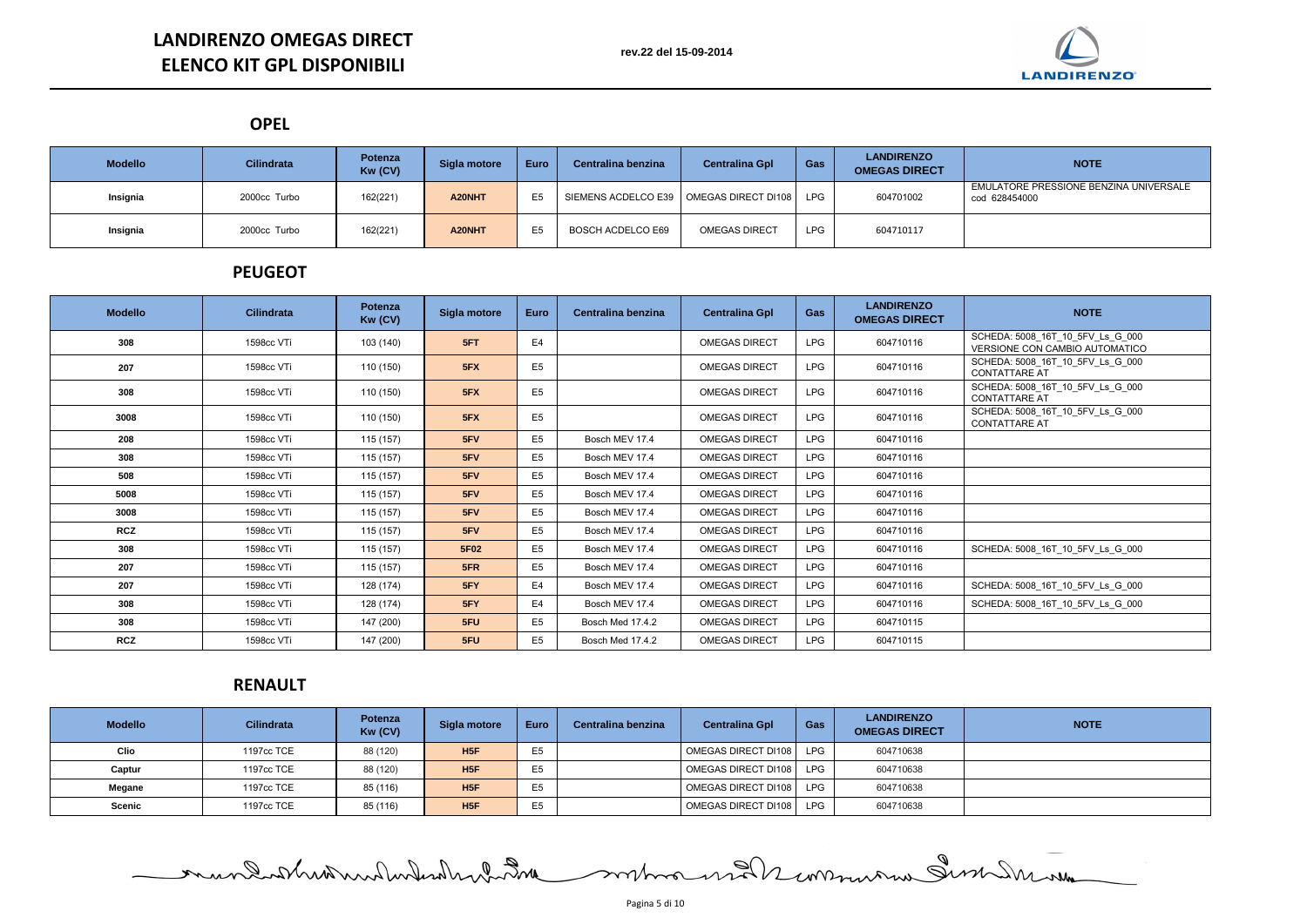## **SEAT**

| <b>Modello</b> | <b>Cilindrata</b> | Potenza<br>Kw (CV) | Sigla motore | Euro           | Centralina benzina   | <b>Centralina Gpl</b> | Gas        | <b>LANDIRENZO</b><br><b>OMEGAS DIRECT</b> | <b>NOTE</b>                          |
|----------------|-------------------|--------------------|--------------|----------------|----------------------|-----------------------|------------|-------------------------------------------|--------------------------------------|
| Ibiza          | 1197cc TSI        | 77 (105)           | <b>CBZB</b>  | E <sub>5</sub> | Simos 10.10/10.11    | OMEGAS DIRECT DI108   | <b>LPG</b> | 604710638                                 |                                      |
| Altea          | 1197cc TSI        | 77 (105)           | <b>CBZB</b>  | E <sub>5</sub> | Simos 10.10/10.11    | OMEGAS DIRECT DI108   | <b>LPG</b> | 604710638                                 |                                      |
| Leon           | 1197cc TSI        | 77 (105)           | <b>CBZB</b>  | E <sub>5</sub> | Simos 10.10/10.11    | OMEGAS DIRECT DI108   | <b>LPG</b> | 604710638                                 |                                      |
| Leon           | 1390cc TSI        | 92 (125)           | <b>CAXC</b>  | E <sub>5</sub> | Bosch Med 17.5.5     | <b>OMEGAS DIRECT</b>  | <b>LPG</b> | 604710115                                 | SCHEDA: LRxID_14T_10_CAX_Lss-A_G_002 |
| Altea          | 1390cc TSI        | 92 (125)           | <b>CAXC</b>  | E <sub>5</sub> | Bosch Med 17.5.5     | <b>OMEGAS DIRECT</b>  | <b>LPG</b> | 604710115                                 | SCHEDA: LRxID_14T_10_CAX_Lss-A_G_002 |
| <b>Toledo</b>  | 1390cc TSI        | 92 (125)           | <b>CAXC</b>  | E <sub>5</sub> | Bosch Med 17.5.5     | <b>OMEGAS DIRECT</b>  | <b>LPG</b> | 604710115                                 | SCHEDA: LRxID_14T_10_CAX_Lss-A_G_002 |
| Alhambra       | 1390cc TSI        | 110 (150)          | <b>CAVA</b>  | E <sub>5</sub> | Motronic MED 17.5.10 | <b>OMEGAS DIRECT</b>  | <b>LPG</b> | 604710115                                 |                                      |
| Exeo           | 1798cc TFSI       | 88 (120)           | <b>CDHA</b>  |                |                      | <b>OMEGAS DIRECT</b>  | <b>LPG</b> | 604710396                                 |                                      |
| Altea          | 1798cc TSI        | 118 (161)          | <b>BZB</b>   | E4             |                      | <b>OMEGAS DIRECT</b>  | <b>LPG</b> | 604710116                                 |                                      |
| Leon           | 1798cc TSI        | 118 (161)          | <b>BZB</b>   | E <sub>4</sub> |                      | <b>OMEGAS DIRECT</b>  | <b>LPG</b> | 604710116                                 |                                      |
| <b>Toledo</b>  | 1798cc TSI        | 118 (161)          | <b>BZB</b>   | E <sub>4</sub> |                      | <b>OMEGAS DIRECT</b>  | <b>LPG</b> | 604710116                                 |                                      |
| Altea          | 1798cc TSI        | 118 (161)          | <b>CDAA</b>  | E <sub>5</sub> |                      | <b>OMEGAS DIRECT</b>  | <b>LPG</b> | 604710116                                 |                                      |
| Leon           | 1798cc TSI        | 118 (161)          | <b>CDAA</b>  | E <sub>5</sub> |                      | <b>OMEGAS DIRECT</b>  | <b>LPG</b> | 604710116                                 |                                      |
| <b>Toledo</b>  | 1798cc TSI        | 118 (161)          | <b>CDAA</b>  | E <sub>5</sub> |                      | <b>OMEGAS DIRECT</b>  | <b>LPG</b> | 604710116                                 |                                      |
| Exeo           | 1798cc TFSI       | 118 (161)          | <b>CDHB</b>  | E <sub>5</sub> |                      | <b>OMEGAS DIRECT</b>  | <b>LPG</b> | 604710396                                 |                                      |
| Altea          | 1984cc FSI        | 111 (150)          | <b>BLR</b>   | E <sub>4</sub> | Motronic MED 9.5     | <b>OMEGAS DIRECT</b>  | <b>LPG</b> | 604700490                                 | SCHEDA: LRxID_20_11_BVY_Ls-A_G_001   |
| Leon           | 1984cc FSI        | 111 (150)          | <b>BLR</b>   | E4             | Motronic MED 9.5     | <b>OMEGAS DIRECT</b>  | <b>LPG</b> | 604700490                                 | SCHEDA: LRxID_20_11_BVY_Ls-A_G_001   |
| <b>Toledo</b>  | 1984cc FSI        | 111 (150)          | <b>BLR</b>   | E4             | Motronic MED 9.5     | <b>OMEGAS DIRECT</b>  | <b>LPG</b> | 604700490                                 | SCHEDA: LRxID_20_11_BVY_Ls-A_G_001   |
| Altea          | 1984cc FSI        | 110 (150)          | <b>BVY</b>   | E4             | Motronic MED 9.5     | <b>OMEGAS DIRECT</b>  | <b>LPG</b> | 604700490                                 |                                      |
| Leon           | 1984cc FSI        | 110 (150)          | <b>BVY</b>   | E <sub>4</sub> | Motronic MED 9.5     | <b>OMEGAS DIRECT</b>  | <b>LPG</b> | 604700490                                 |                                      |
| <b>Toledo</b>  | 1984cc FSI        | 110 (150)          | <b>BVY</b>   | E <sub>4</sub> | Motronic MED 9.5     | <b>OMEGAS DIRECT</b>  | <b>LPG</b> | 604700490                                 |                                      |
| Altea          | 1984cc FSI Turbo  | 147 (200)          | <b>BWA</b>   | E <sub>4</sub> | Bosch Med 9,1        | <b>OMEGAS DIRECT</b>  | <b>LPG</b> | 604710526                                 |                                      |
| Leon           | 1984cc FSI Turbo  | 147 (200)          | <b>BWA</b>   | E4             | Bosch Med 9.1        | <b>OMEGAS DIRECT</b>  | LPG        | 604710526                                 |                                      |
| Toledo         | 1984cc FSI Turbo  | 147 (200)          | <b>BWA</b>   | E4             | Bosch Med 9,1        | <b>OMEGAS DIRECT</b>  | <b>LPG</b> | 604710526                                 |                                      |
| Exeo           | 1984cc FSI Turbo  | 147 (200)          | <b>BWE</b>   | E <sub>5</sub> |                      | <b>OMEGAS DIRECT</b>  | <b>LPG</b> | 604710526                                 |                                      |
| Alhambra       | 1984cc FSI Turbo  | 147 (200)          | <b>CCZA</b>  | E <sub>5</sub> |                      | <b>OMEGAS DIRECT</b>  | <b>LPG</b> | 604710117                                 |                                      |
| Leon           | 1984cc FSI Turbo  | 155 (211)          | <b>CCZB</b>  | E <sub>5</sub> |                      | <b>OMEGAS DIRECT</b>  | <b>LPG</b> | 604710117                                 |                                      |
| Altea          | 1984cc FSI Turbo  | 155 (211)          | <b>CCZB</b>  | E <sub>5</sub> |                      | <b>OMEGAS DIRECT</b>  | LPG        | 604710117                                 |                                      |

mundatheatern dar mar man and hannous

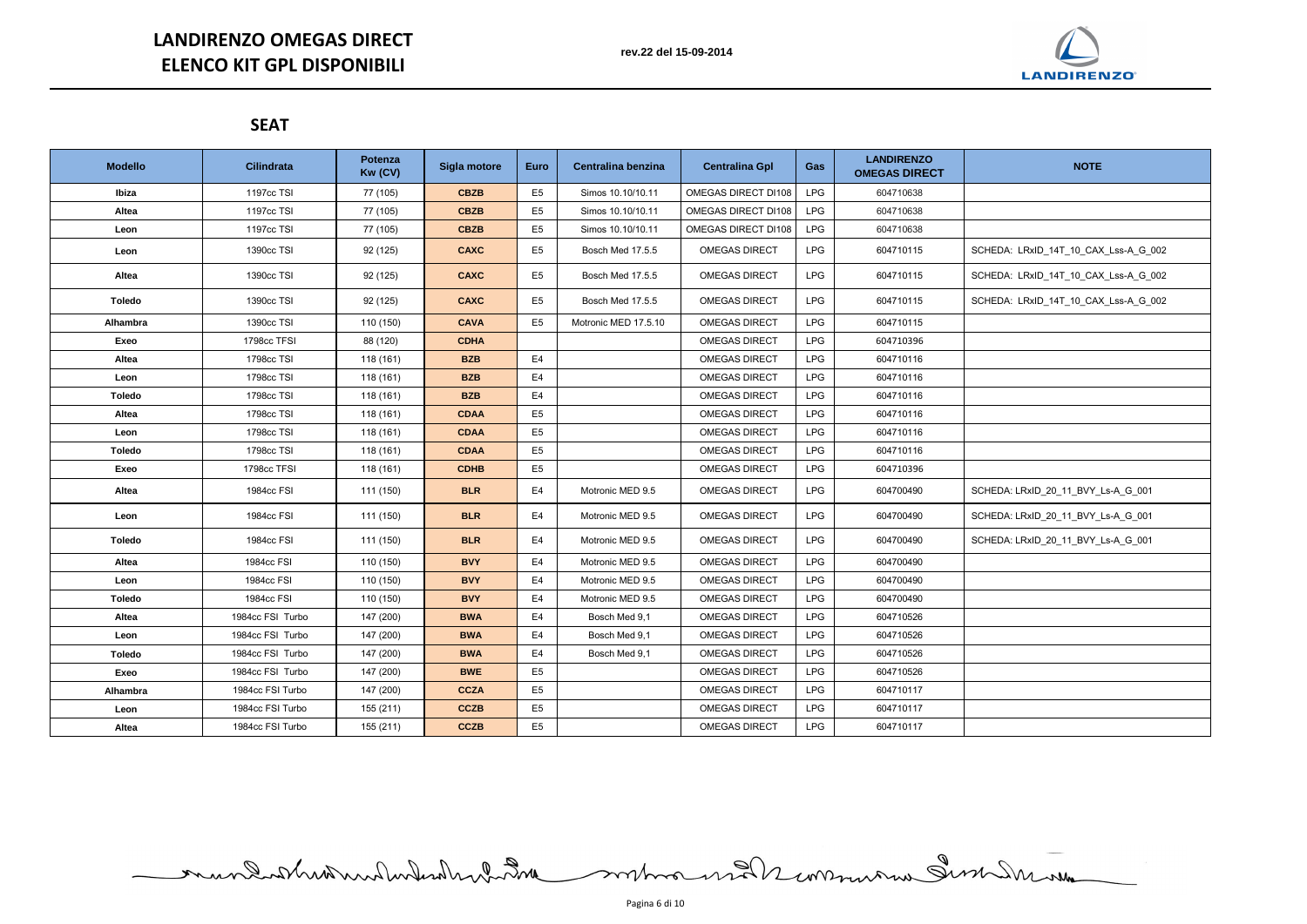# **LANDIRENZO OMEGAS DIRECT ELENCO KIT GPL DISPONIBILI**

## **SKODA**

| <b>Modello</b> | <b>Cilindrata</b> | Potenza<br>Kw (CV) | Sigla motore | <b>Euro</b>    | Centralina benzina      | <b>Centralina Gpl</b> | Gas        | <b>LANDIRENZO</b><br><b>OMEGAS DIRECT</b> | <b>NOTE</b>                          |
|----------------|-------------------|--------------------|--------------|----------------|-------------------------|-----------------------|------------|-------------------------------------------|--------------------------------------|
| Fabia          | 1197cc TSI        | 63 (86)            | <b>CBZA</b>  | E <sub>5</sub> | SIMOS 10                | OMEGAS DIRECT DI108   | <b>LPG</b> | 604710638                                 |                                      |
| Roomster       | 1197cc TSI        | 63 (86)            | <b>CBZA</b>  | E <sub>5</sub> | SIMOS 10                | OMEGAS DIRECT DI108   | <b>LPG</b> | 604710638                                 |                                      |
| Fabia          | 1197cc TSI        | 77 (105)           | <b>CBZB</b>  | E <sub>5</sub> | Simos 10.10/10.11       | OMEGAS DIRECT DI108   | <b>LPG</b> | 604710638                                 |                                      |
| Octavia        | 1197cc TSI        | 77 (105)           | <b>CBZB</b>  | E <sub>5</sub> | Simos 10.10/10.11       | OMEGAS DIRECT DI108   | <b>LPG</b> | 604710638                                 |                                      |
| Roomster       | 1197cc TSI        | 77 (105)           | <b>CBZB</b>  | E <sub>5</sub> | Simos 10.10/10.11       | OMEGAS DIRECT DI108   | <b>LPG</b> | 604710638                                 |                                      |
| Yeti           | 1197cc TSI        | 77 (105)           | <b>CBZB</b>  | E <sub>5</sub> | Simos 10.10/10.11       | OMEGAS DIRECT DI108   | <b>LPG</b> | 604710638                                 |                                      |
| Octavia        | 1390cc FSI Turbo  | 90 (123)           | <b>CAXA</b>  | E <sub>5</sub> | <b>Bosch MED 17.5.5</b> | <b>OMEGAS DIRECT</b>  | <b>LPG</b> | 604710115                                 |                                      |
| Yeti           | 1390cc FSI Turbo  | 90 (123)           | <b>CAXA</b>  | E <sub>5</sub> | <b>Bosch MED 17.5.5</b> | <b>OMEGAS DIRECT</b>  | <b>LPG</b> | 604710115                                 |                                      |
| <b>Superb</b>  | 1390cc FSI Turbo  | 92 (125)           | <b>CAXC</b>  | E <sub>5</sub> | Bosch Med 17.5.5        | <b>OMEGAS DIRECT</b>  | <b>LPG</b> | 604710115                                 | SCHEDA: LRxID_14T_10_CAX_Lss-A_G_002 |
| Octavia        | <b>1598CC FSI</b> | 85 (116)           | <b>BLF</b>   | E4             | Bosch Med 9.5.10        | <b>OMEGAS DIRECT</b>  | <b>LPG</b> | 604710398                                 |                                      |
| Octavia        | 1798cc FSI Turbo  | 118 (161)          | <b>BZB</b>   | E4             | Bosch Med 17.5.5        | <b>OMEGAS DIRECT</b>  | <b>LPG</b> | 604710116                                 |                                      |
| Superb         | 1798cc FSI Turbo  | 118 (161)          | <b>BZB</b>   | E4             | Bosch Med 17.5.5        | <b>OMEGAS DIRECT</b>  | <b>LPG</b> | 604710116                                 |                                      |
| Yeti           | 1798cc TSI        | 118 (161)          | <b>CDAA</b>  | E <sub>5</sub> |                         | <b>OMEGAS DIRECT</b>  | <b>LPG</b> | 604710116                                 |                                      |
| Octavia        | 1798cc TSI        | 118 (161)          | <b>CDAA</b>  | E <sub>5</sub> |                         | <b>OMEGAS DIRECT</b>  | <b>LPG</b> | 604710116                                 |                                      |
| <b>Superb</b>  | 1798cc TSI        | 118 (161)          | <b>CDAA</b>  | E <sub>5</sub> |                         | <b>OMEGAS DIRECT</b>  | <b>LPG</b> | 604710116                                 |                                      |
| Octavia        | 1984cc FSI        | 111 (150)          | <b>BLR</b>   | E <sub>4</sub> | Motronic MED 9.5        | <b>OMEGAS DIRECT</b>  | <b>LPG</b> | 604700490                                 | SCHEDA: LRxID_20_11_BVY_Ls-A_G_001   |
| Octavia        | 1984cc FSI        | 110 (150)          | <b>BVY</b>   | E4             | Motronic MED 9.5        | <b>OMEGAS DIRECT</b>  | <b>LPG</b> | 604700490                                 |                                      |
| Octavia        | 1984cc FSI Turbo  | 147 (200)          | <b>BWA</b>   | E4             | Bosch Med 9,1           | <b>OMEGAS DIRECT</b>  | <b>LPG</b> | 604710526                                 |                                      |
| Octavia        | 1984cc FSI Turbo  | 147 (200)          | <b>CCZA</b>  | E <sub>5</sub> | Bosch Med 17.5          | <b>OMEGAS DIRECT</b>  | <b>LPG</b> | 604710117                                 |                                      |
| Superb         | 1984cc FSI Turbo  | 147 (200)          | <b>CCZA</b>  | E <sub>5</sub> | Bosch Med 17.5          | <b>OMEGAS DIRECT</b>  | <b>LPG</b> | 604710117                                 |                                      |

mundistribution des montages et automatiques de la communication

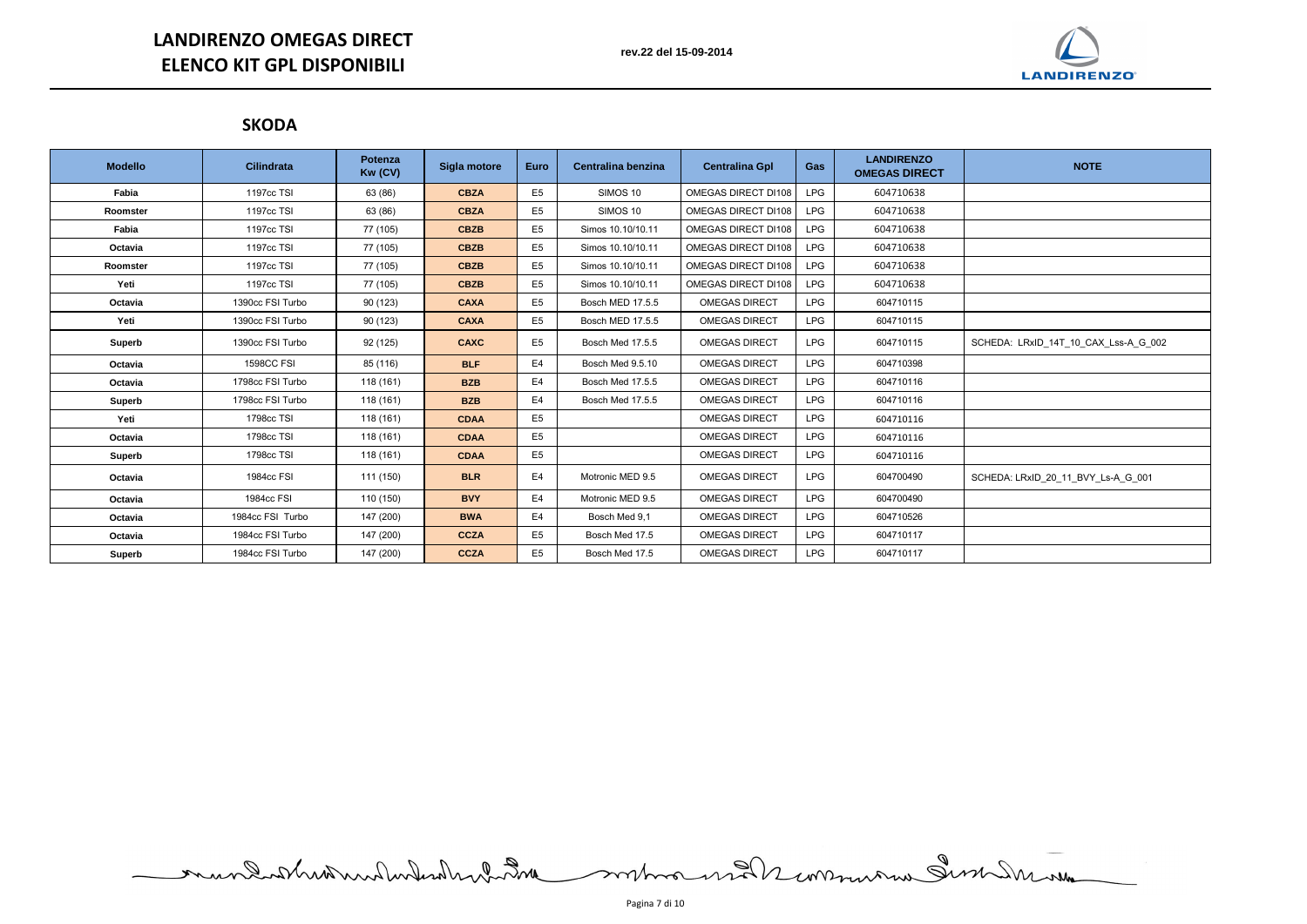## **VOLKSWAGEN**

| <b>Modello</b>    | <b>Cilindrata</b> | Potenza<br>Kw (CV) | Sigla motore | <b>Euro</b>      | Centralina benzina   | <b>Centralina Gpl</b> | Gas        | <b>LANDIRENZO</b><br><b>OMEGAS DIRECT</b> | <b>NOTE</b>                           |
|-------------------|-------------------|--------------------|--------------|------------------|----------------------|-----------------------|------------|-------------------------------------------|---------------------------------------|
| <b>Golf VI</b>    | 1197cc TSI        | 63 (86)            | <b>CBZA</b>  | E <sub>5</sub>   | SIMOS 10             | OMEGAS DIRECT DI108   | <b>LPG</b> | 604710638                                 |                                       |
| Caddy             | 1197cc TSI        | 63 (86)            | <b>CBZA</b>  | E <sub>5</sub>   | SIMOS 10             | OMEGAS DIRECT DI108   | <b>LPG</b> | 604710638                                 |                                       |
| <b>Golf VII</b>   | 1197cc TFSI       | 63 (86)            | <b>CJZA</b>  | E <sub>5</sub>   | Bosch Med 17.5.21    | OMEGAS DIRECT DI108   | <b>LPG</b> | 604710638                                 |                                       |
| Polo VI           | 1197cc TSI        | 77 (105)           | <b>CBZB</b>  | E <sub>5</sub>   | Simos 10.10/10.11    | OMEGAS DIRECT DI108   | <b>LPG</b> | 604710638                                 |                                       |
| Golf VI (Plus)    | 1197cc TSI        | 77 (105)           | <b>CBZB</b>  | E <sub>5</sub>   | Simos 10.10/10.11    | OMEGAS DIRECT DI108   | <b>LPG</b> | 604710638                                 |                                       |
| Touran            | 1197cc TSI        | 77 (105)           | <b>CBZB</b>  | E <sub>5</sub>   | Simos 10.10/10.11    | OMEGAS DIRECT DI108   | <b>LPG</b> | 604710638                                 |                                       |
| Caddy             | 1197cc TSI        | 77 (105)           | <b>CBZB</b>  | E <sub>5</sub>   | Simos 10.10/10.11    | OMEGAS DIRECT DI108   | <b>LPG</b> | 604710638                                 |                                       |
| Jetta (2011)      | 1197cc TSI        | 77 (105)           | <b>CBZB</b>  | E <sub>5</sub>   | Simos 10.10/10.11    | OMEGAS DIRECT DI108   | <b>LPG</b> | 604710638                                 |                                       |
| Maggiolino (2011) | 1197cc TSI        | 77 (105)           | <b>CBZB</b>  | E <sub>5</sub>   | Simos 10.10/10.11    | OMEGAS DIRECT DI108   | <b>LPG</b> | 604710638                                 |                                       |
| <b>Golf VII</b>   | 1197cc TFSI       | 77 (105)           | <b>CJZB</b>  | E <sub>5</sub> B | Bosch Med 17.5.21    | OMEGAS DIRECT DI108   | <b>LPG</b> | 604710638                                 |                                       |
| Golf V            | 1390cc TSI        | 90 (123)           | <b>CAXA</b>  | E <sub>5</sub>   | Bosch Med 17.5.5     | <b>OMEGAS DIRECT</b>  | <b>LPG</b> | 604710115                                 |                                       |
| <b>Golf VI</b>    | 1390cc TSI        | 90 (123)           | <b>CAXA</b>  | E <sub>5</sub>   | Bosch Med 17.5.5     | <b>OMEGAS DIRECT</b>  | <b>LPG</b> | 604710115                                 |                                       |
| Jetta (2005)      | 1390cc TSI        | 90 (123)           | <b>CAXA</b>  | E <sub>5</sub>   | Bosch Med 17.5.5     | <b>OMEGAS DIRECT</b>  | <b>LPG</b> | 604710115                                 |                                       |
| Passat V          | 1390cc TSI        | 90 (123)           | <b>CAXA</b>  | E <sub>5</sub>   | Bosch Med 17.5.5     | <b>OMEGAS DIRECT</b>  | <b>LPG</b> | 604710115                                 |                                       |
| Passat VI         | 1390cc TSI        | 90 (123)           | <b>CAXA</b>  | E <sub>5</sub>   | Bosch Med 17.5.5     | <b>OMEGAS DIRECT</b>  | <b>LPG</b> | 604710115                                 |                                       |
| <b>Scirocco</b>   | 1390cc TSI        | 90 (123)           | <b>CAXA</b>  | E <sub>5</sub>   | Bosch Med 17.5.5     | <b>OMEGAS DIRECT</b>  | <b>LPG</b> | 604710115                                 |                                       |
| Tiguan            | 1390cc TSI        | 90 (123)           | <b>CAXA</b>  | E <sub>5</sub>   | Bosch Med 17.5.5     | <b>OMEGAS DIRECT</b>  | <b>LPG</b> | 604710115                                 | SCHEDA: LRxID_14T_10_CAVA_Lss-A_G_002 |
| <b>EOS</b>        | 1390cc TSI        | 90 (123)           | <b>CAXA</b>  | E <sub>5</sub>   | Bosch Med 17.5.5     | <b>OMEGAS DIRECT</b>  | <b>LPG</b> | 604710115                                 |                                       |
| Jetta (2005)      | 1390cc TSI        | 103 (140)          | <b>BMY</b>   | E4               | Bosch MED 17.5.1     | <b>OMEGAS DIRECT</b>  | <b>LPG</b> | 604710115                                 | SCHEDA: LRxID_14T_10_CAVA_Lss-A_G_002 |
| Golf V            | 1390cc TSI        | 103 (140)          | <b>BMY</b>   | E4               | Bosch MED 17.5.1     | <b>OMEGAS DIRECT</b>  | <b>LPG</b> | 604710115                                 | SCHEDA: LRxID_14T_10_CAVA_Lss-A_G_002 |
| Touran            | 1390cc TSI        | 103 (140)          | <b>BMY</b>   | E4               | Bosch MED 17.5.1     | <b>OMEGAS DIRECT</b>  | <b>LPG</b> | 604710115                                 | SCHEDA: LRxID_14T_10_CAVA_Lss-A_G_002 |
| <b>Golf VII</b>   | 1395cc TSI        | 103 (140)          | <b>CHP</b>   | E <sub>5</sub>   | Bosch MED 17.5.21    | OMEGAS DIRECT DI108   | <b>LPG</b> | 604710638                                 | VARIATORE STAP 600 cod 628125000      |
| Tiguan            | 1390cc TSI        | 110 (150)          | <b>BWK</b>   | E4               | Bosch MED 9.1        | <b>OMEGAS DIRECT</b>  | <b>LPG</b> | 604710115                                 | SCHEDA: LRxID_14T_10_CAVA_Lss-A_G_002 |
| Sharan 2010       | 1390cc TSI        | 110 (150)          | <b>CAVA</b>  | E <sub>5</sub>   | Motronic MED 17.5.10 | <b>OMEGAS DIRECT</b>  | <b>LPG</b> | 604710115                                 |                                       |
| Tiguan            | 1390cc TSI        | 110 (150)          | <b>CAVA</b>  | E <sub>5</sub>   | Motronic MED 17.5.10 | <b>OMEGAS DIRECT</b>  | LPG        | 604710115                                 |                                       |
| <b>Scirocco</b>   | 1390cc TSI        | 118 (161)          | <b>CAVD</b>  | E <sub>5</sub>   | Motronic MED 17      | <b>OMEGAS DIRECT</b>  | <b>LPG</b> | 604710115                                 | SCHEDA: LRxID 14T 10 CAVA Lss-A G 002 |
| Golf V            | 1390cc TSI        | 118 (161)          | <b>CAVD</b>  | E <sub>5</sub>   | Motronic MED 17      | <b>OMEGAS DIRECT</b>  | <b>LPG</b> | 604710115                                 | SCHEDA: LRxID_14T_10_CAVA_Lss-A_G_002 |
| <b>EOS</b>        | 1390cc TSI        | 118 (161)          | <b>CAVD</b>  | E <sub>5</sub>   | Motronic MED 17      | <b>OMEGAS DIRECT</b>  | <b>LPG</b> | 604710115                                 | SCHEDA: LRxID_14T_10_CAVA_Lss-A_G_002 |
| Jetta (2005)      | 1390cc TSI        | 118 (161)          | <b>CAVD</b>  | E <sub>5</sub>   | Motronic MED 17      | <b>OMEGAS DIRECT</b>  | <b>LPG</b> | 604710115                                 | SCHEDA: LRxID_14T_10_CAVA_Lss-A_G_002 |
| <b>Tiguan</b>     | 1390cc TSI        | 118 (161)          | <b>CAVD</b>  | E <sub>5</sub>   | Motronic MED 17      | <b>OMEGAS DIRECT</b>  | <b>LPG</b> | 604710115                                 | SCHEDA: LRxID_14T_10_CAVA_Lss-A_G_002 |

mund when when we have more work women Inder and

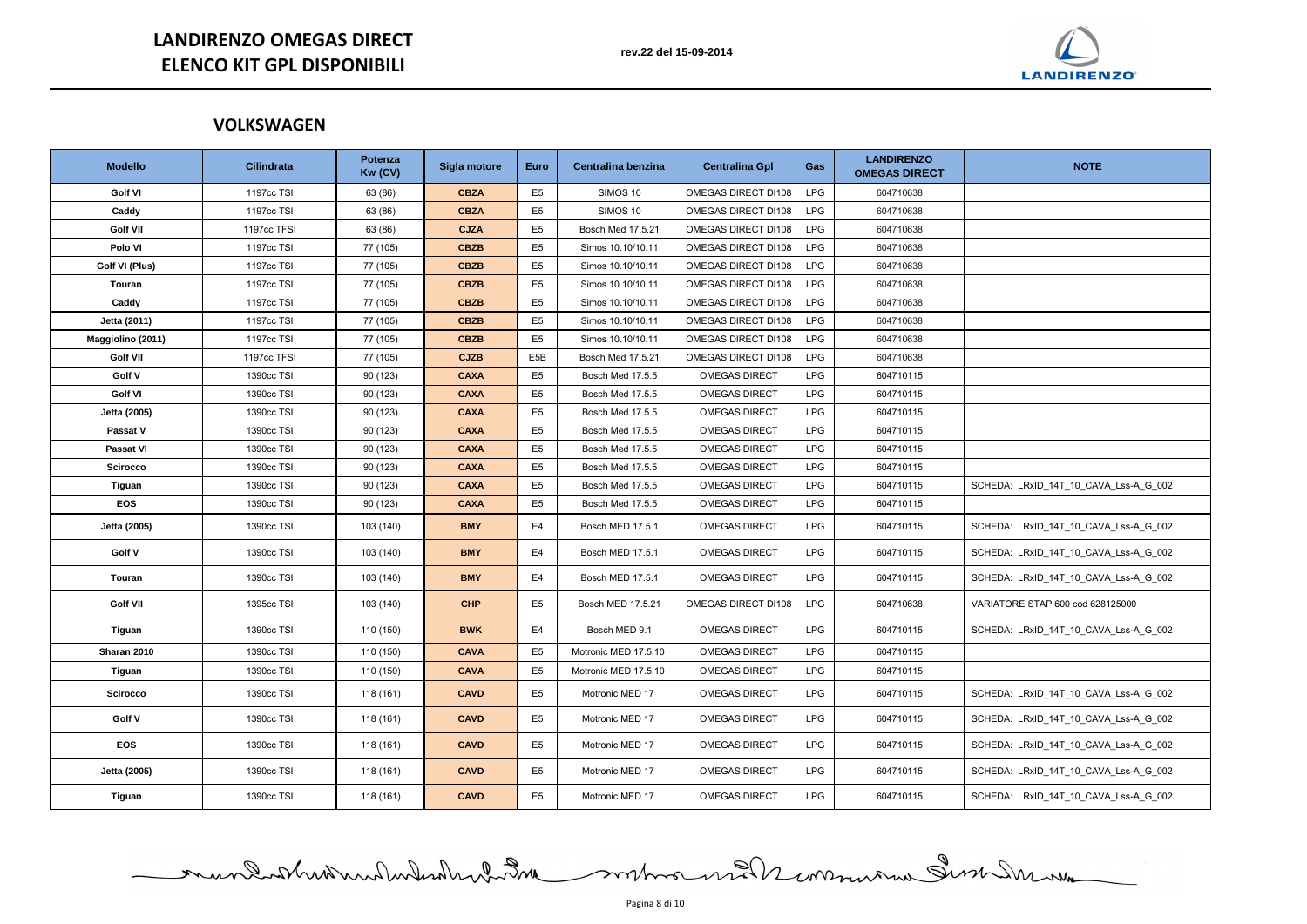## **VOLKSWAGEN**

| <b>Modello</b>    | <b>Cilindrata</b> | Potenza<br>Kw (CV) | Sigla motore | <b>Euro</b>    | Centralina benzina   | <b>Centralina Gpl</b> | Gas        | <b>LANDIRENZO</b><br><b>OMEGAS DIRECT</b> | <b>NOTE</b>                           |
|-------------------|-------------------|--------------------|--------------|----------------|----------------------|-----------------------|------------|-------------------------------------------|---------------------------------------|
| Maggiolino (2011) | 1390cc TSI        | 118 (161)          | <b>CAVD</b>  | E <sub>5</sub> | Motronic MED 17      | <b>OMEGAS DIRECT</b>  | <b>LPG</b> | 604710115                                 | SCHEDA: LRxID_14T_10_CAVA_Lss-A_G_002 |
| Golf V            | 1390cc TFSI       | 125 (170)          | <b>BLG</b>   | E <sub>4</sub> | Bosch MED 9.5.10     | <b>OMEGAS DIRECT</b>  | <b>LPG</b> | 604710115                                 |                                       |
| Jetta (2005)      | 1390cc TFSI       | 125 (170)          | <b>BLG</b>   | E4             | Bosch MED 9.5.10     | <b>OMEGAS DIRECT</b>  | <b>LPG</b> | 604710115                                 |                                       |
| <b>Bora</b>       | <b>1598CC FSI</b> | 81 (110)           | <b>BAD</b>   | E <sub>4</sub> | Bosch Motronic 7.5.1 | <b>OMEGAS DIRECT</b>  | <b>LPG</b> | 604710398                                 |                                       |
| Golf IV           | <b>1598CC FSI</b> | 81 (110)           | <b>BAD</b>   | E4             | Bosch Motronic 7.5.1 | <b>OMEGAS DIRECT</b>  | <b>LPG</b> | 604710398                                 |                                       |
| Touran            | <b>1598CC FSI</b> | 85 (116)           | <b>BAG</b>   | E <sub>4</sub> | Bosch MED 9.5.10     | <b>OMEGAS DIRECT</b>  | <b>LPG</b> | 604710398                                 |                                       |
| Golf V            | <b>1598CC FSI</b> | 85 (116)           | <b>BAG</b>   | E <sub>4</sub> | Bosch MED 9.5.10     | <b>OMEGAS DIRECT</b>  | <b>LPG</b> | 604710398                                 |                                       |
| Golf V            | <b>1598CC FSI</b> | 85 (116)           | <b>BLF</b>   | E <sub>4</sub> | Bosch Med 9.5.10     | <b>OMEGAS DIRECT</b>  | <b>LPG</b> | 604710398                                 |                                       |
| <b>EOS</b>        | <b>1598CC FSI</b> | 85 (116)           | <b>BLF</b>   | E <sub>4</sub> | Bosch Med 9.5.10     | <b>OMEGAS DIRECT</b>  | <b>LPG</b> | 604710398                                 |                                       |
| Touran            | <b>1598CC FSI</b> | 85 (116)           | <b>BLF</b>   | E4             | Bosch Med 9.5.10     | <b>OMEGAS DIRECT</b>  | <b>LPG</b> | 604710398                                 |                                       |
| Jetta (2005)      | <b>1598CC FSI</b> | 85 (116)           | <b>BLF</b>   | E <sub>4</sub> | Bosch Med 9.5.10     | <b>OMEGAS DIRECT</b>  | <b>LPG</b> | 604710398                                 |                                       |
| Passat V          | <b>1598CC FSI</b> | 85 (116)           | <b>BLF</b>   | E <sub>4</sub> | Bosch Med 9.5.10     | <b>OMEGAS DIRECT</b>  | <b>LPG</b> | 604710398                                 |                                       |
| Golf V            | <b>1598CC FSI</b> | 85 (116)           | <b>BLP</b>   | E4             | Bosch MED 9.5.10     | <b>OMEGAS DIRECT</b>  | <b>LPG</b> | 604710398                                 |                                       |
| Touran            | <b>1598CC FSI</b> | 85 (116)           | <b>BLP</b>   | E4             | Bosch MED 9.5.10     | <b>OMEGAS DIRECT</b>  | <b>LPG</b> | 604710398                                 |                                       |
| Passat V          | 1798cc TSI        | 118 (161)          | <b>BZB</b>   | E4             | Bosch Med 17.5.5     | <b>OMEGAS DIRECT</b>  | <b>LPG</b> | 604710116                                 |                                       |
| <b>Golf VI</b>    | 1798cc TSI        | 118 (161)          | <b>CDAA</b>  | E <sub>5</sub> |                      | <b>OMEGAS DIRECT</b>  | <b>LPG</b> | 604710116                                 |                                       |
| Passat VI         | 1798cc TSI        | 118 (161)          | <b>CDAA</b>  | E <sub>5</sub> |                      | <b>OMEGAS DIRECT</b>  | <b>LPG</b> | 604710116                                 |                                       |
| Passat V          | 1798cc TSI        | 118 (161)          | <b>CDAA</b>  | E <sub>5</sub> |                      | <b>OMEGAS DIRECT</b>  | <b>LPG</b> | 604710116                                 |                                       |
| Golf V            | 1984cc FSI        | 111 (150)          | <b>BLR</b>   | E4             | Motronic MED 9.5     | <b>OMEGAS DIRECT</b>  | <b>LPG</b> | 604700490                                 | SCHEDA: LRxID_20_11_BVY_Ls-A_G_001    |
| Jetta (2005)      | 1984cc FSI        | 111 (150)          | <b>BLR</b>   | E4             | Motronic MED 9.5     | <b>OMEGAS DIRECT</b>  | <b>LPG</b> | 604700490                                 | SCHEDA: LRxID_20_11_BVY_Ls-A_G_001    |
| Passat V          | 1984cc FSI        | 111 (150)          | <b>BLR</b>   | E4             | Motronic MED 9.5     | <b>OMEGAS DIRECT</b>  | <b>LPG</b> | 604700490                                 | SCHEDA: LRxID_20_11_BVY_Ls-A_G_001    |
| Touran            | 1984cc FSI        | 111 (150)          | <b>BLR</b>   | E4             | Motronic MED 9.5     | <b>OMEGAS DIRECT</b>  | <b>LPG</b> | 604700490                                 | SCHEDA: LRxID 20 11 BVY Ls-A G 001    |
| Golf V            | 1998cc FSI        | 110 (150)          | <b>BVY</b>   | E4             | Motronic MED 9.5     | <b>OMEGAS DIRECT</b>  | LPG        | 604700490                                 |                                       |
| Passat V          | 1998cc FSI        | 110 (150)          | <b>BVY</b>   | E4             | Motronic MED 9.5     | <b>OMEGAS DIRECT</b>  | <b>LPG</b> | 604700490                                 |                                       |
| Touran            | 1998cc FSI        | 110 (150)          | <b>BVY</b>   | E4             | Motronic MED 9.5     | <b>OMEGAS DIRECT</b>  | <b>LPG</b> | 604700490                                 |                                       |
| EOS               | 1998cc FSI        | 110 (150)          | <b>BVY</b>   | E4             | Motronic MED 9.5     | <b>OMEGAS DIRECT</b>  | <b>LPG</b> | 604700490                                 |                                       |
| Jetta (2005)      | 1998cc FSI        | 110 (150)          | <b>BVY</b>   | E4             | Motronic MED 9.5     | <b>OMEGAS DIRECT</b>  | <b>LPG</b> | 604700490                                 |                                       |
| Golf V            | 1984cc FSI        | 111 (150)          | <b>AXW</b>   | E4             | Motronic MED 9.5     | <b>OMEGAS DIRECT</b>  | <b>LPG</b> | 604700490                                 |                                       |
| Touran            | 1984cc FSI        | 111 (150)          | <b>AXW</b>   | E4             | Motronic MED 9.5     | <b>OMEGAS DIRECT</b>  | <b>LPG</b> | 604700490                                 |                                       |
| Passat V          | 1998cc FSI        | 110 (150)          | <b>BVZ</b>   | E4             | Motronic MED 9.5     | <b>OMEGAS DIRECT</b>  | LPG        | 604700490                                 |                                       |

mundished molumber des montes en la communication



| <b>NOTE</b>                         |
|-------------------------------------|
| IEDA: LRxID_14T_10_CAVA_Lss-A_G_002 |
|                                     |
|                                     |
|                                     |
|                                     |
|                                     |
|                                     |
|                                     |
|                                     |
|                                     |
|                                     |
|                                     |
|                                     |
|                                     |
|                                     |
|                                     |
| IEDA: LRxID_20_11_BVY_Ls-A_G_001    |
| IEDA: LRxID_20_11_BVY_Ls-A_G_001    |
| IEDA: LRxID_20_11_BVY_Ls-A_G_001    |
| IEDA: LRxID_20_11_BVY_Ls-A_G_001    |
|                                     |
|                                     |
|                                     |
|                                     |
|                                     |
|                                     |
|                                     |
|                                     |